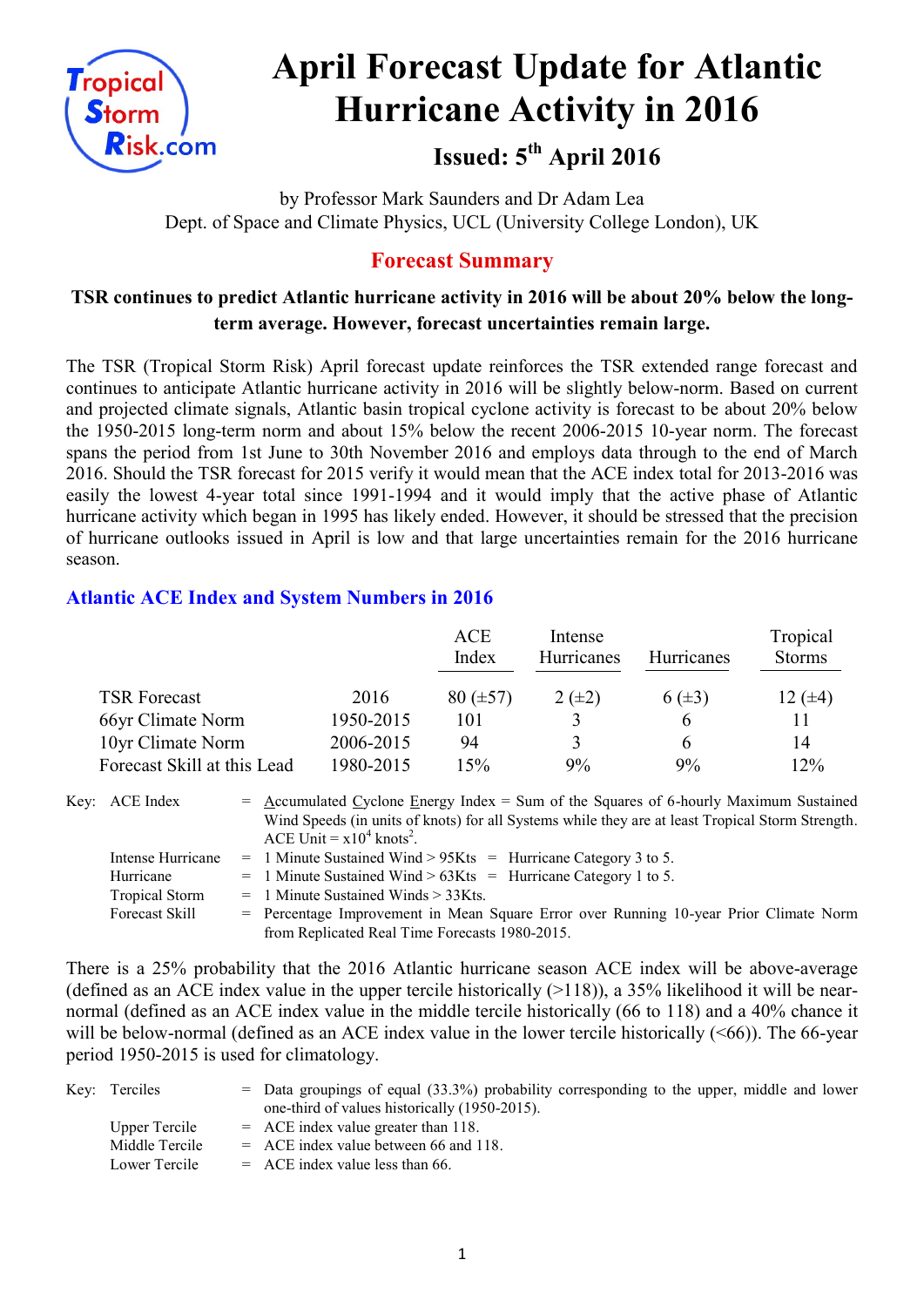#### **ACE Index & Numbers Forming in the MDR, Caribbean Sea and Gulf of Mexico in 2016**

|                             |           | ACE           | Intense    |                   | Tropical      |  |
|-----------------------------|-----------|---------------|------------|-------------------|---------------|--|
|                             |           | Index         | Hurricanes | <b>Hurricanes</b> | <b>Storms</b> |  |
| <b>TSR Forecast</b>         | 2016      | 65 $(\pm 53)$ | $2(\pm 2)$ | $4(\pm 2)$        | $8(\pm 3)$    |  |
| 66yr Climate Norm           | 1950-2015 | 79            |            |                   | 7             |  |
| 10-yr Climate norm          | 2006-2015 | 79            |            |                   | 10            |  |
| Forecast Skill at this Lead | 1980-2015 | 9%            | 13%        | 23%               | 23%           |  |

The Atlantic hurricane Main Development Region (MDR) is the region  $10^{\circ}$ N-20<sup>o</sup>N,  $20^{\circ}$ W-60<sup>o</sup>W between the Cape Verde Islands and the Caribbean Lesser Antilles. A storm is defined as having formed within this region if it reached at least tropical depression status while in the area.

There is a 31% probability that the 2016 Atlantic hurricane season ACE index will be above-average (defined as an ACE index value in the upper tercile historically  $(>91)$ ), a 36% likelihood it will be nearnormal (defined as an ACE index value in the middle tercile historically (42 to 91) and a 33% chance it will be below-normal (defined as an ACE index value in the lower tercile historically (<42)). The 66-year period 1950-2015 is used for climatology.

#### **USA Landfalling ACE Index and Numbers in 2016**

|                             |           | ACE   |            | Tropical      |
|-----------------------------|-----------|-------|------------|---------------|
|                             |           | Index | Hurricanes | <b>Storms</b> |
| <b>TSR Forecast</b>         | 2016      | 13    |            |               |
| 66yr Climate Norm           | 1950-2015 | 2.3   |            |               |
| 10yr Climate Norm           | 2006-2015 | 1.6   |            |               |
| Forecast Skill at this Lead | 1980-2015 | $4\%$ | 3%         | 7%            |

Key:  $\text{ACE Index} = \text{Accumulated Cvelone Energy Index} = \text{Sum of the Squares of hourly Maximum Sustainable.}$ Wind Speeds (in units of knots) for all Systems while they are at least Tropical Storm Strength and over the USA Mainland (reduced by a factor of 6). ACE Unit =  $x10^4$  knots<sup>2</sup>. Strike Category = Maximum 1 Minute Sustained Wind of Storm Directly Striking Land. USA Mainland  $=$  Brownsville (Texas) to Maine

USA landfalling intense hurricanes are not forecast since we have no skill at any lead.

There is a 29% probability that in 2016 the USA landfalling ACE index will be above average (defined as a USA ACE index value in the upper tercile historically (>2.49)), a 27% likelihood it will be near-normal (defined as a USA ACE index value in the middle tercile historically (1.00 to 2.49)) and a 44% chance it will be below-normal (defined as a USA ACE index value in the lower tercile historically  $($ (  $>$ 1.00)). The 66-year period 1950-2015 is used for climatology.

#### **Caribbean Lesser Antilles Landfalling Numbers in 2016**

|                             |           | <b>ACE</b><br>Index | Intense<br>Hurricanes | <b>Hurricanes</b> | Tropical<br><b>Storms</b> |
|-----------------------------|-----------|---------------------|-----------------------|-------------------|---------------------------|
| <b>TSR Forecast</b>         | 2015      | 0.7                 |                       |                   |                           |
| 66yr Climate Norm           | 1950-2015 | 13                  |                       |                   |                           |
| 10yr Climate Norm           | 2006-2015 | 0.8                 |                       |                   |                           |
| Forecast Skill at this Lead | 1980-2015 | $7\%$               | $2\%$                 | 9%                | $0\%$                     |

Key:  $ACE Index = Accumulated Cyclone Energy Index = Sum of the Squares of hourly Maximum Sustainable$ Wind Speeds (in units of knots) for all Systems while they are at least Tropical Storm Strength and within the region  $10^{\circ}$ -18°N,  $63^{\circ}$ -60°W (reduced by a factor of 6). ACE Unit =  $x10^4$  knots<sup>2</sup>.

Strike Category = Maximum 1 Minute Sustained Wind of Storm Directly Striking Land.

Lesser Antilles = Island Arc from Anguilla to Trinidad Inclusive.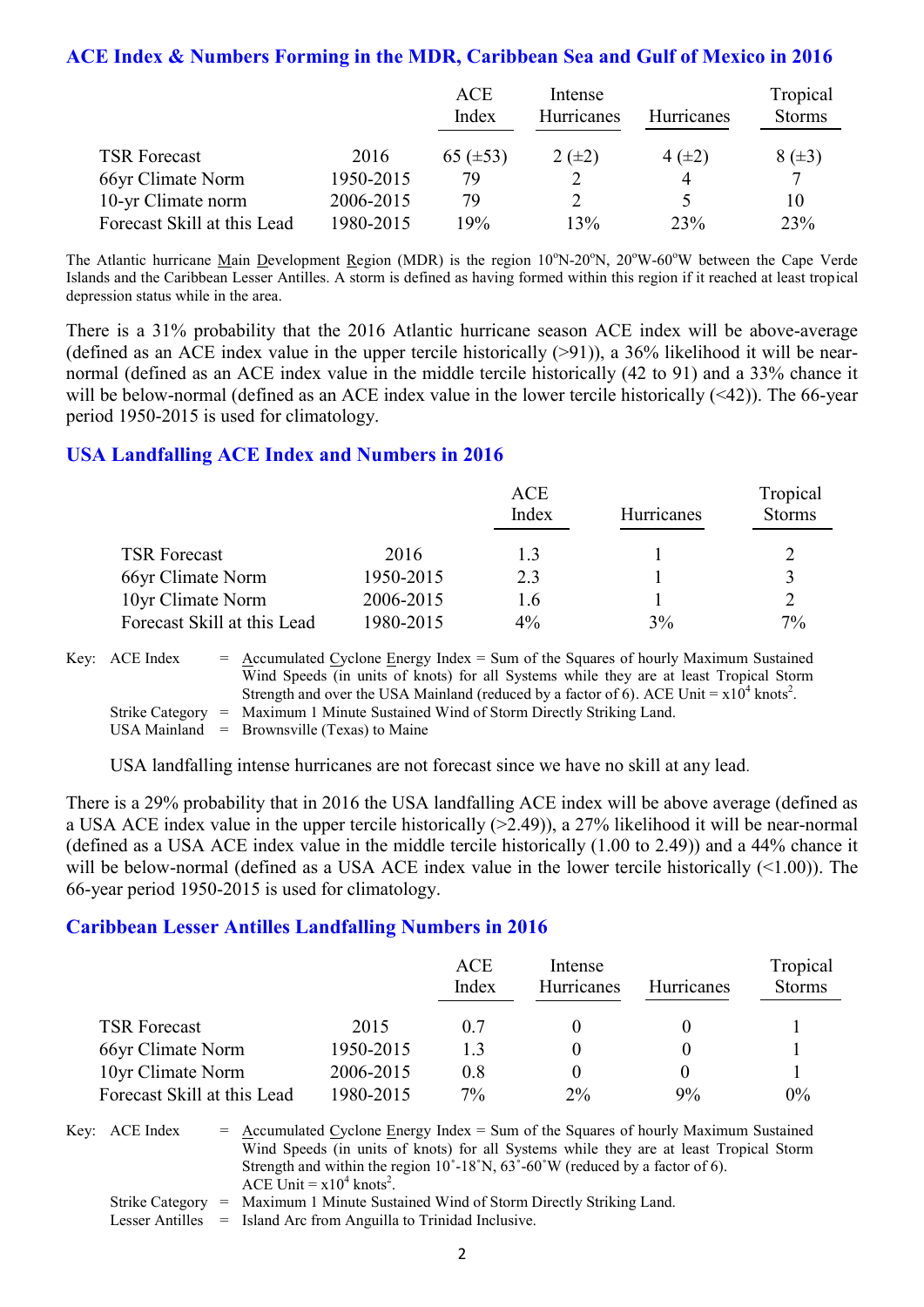#### **Methodology and Key Predictors for 2016**

The TSR statistical seasonal hurricane forecast model divides the North Atlantic into three regions and employs separate forecast models for each region before summing the regional hurricane forecasts to obtain an overall forecast. For two of these three regions (tropical North Atlantic, and the Caribbean Sea and Gulf of Mexico) the forecast model pools different environmental fields involving August-September sea surface temperatures (SSTs) and July-September trade wind speed to select the environmental field or combination of fields which gives the highest replicated real-time skill for hurricane activity over the prior 10-year period. The nature of this process means that the details of the seasonal forecast model can vary subtly from year-to-year and also with lead time within the same year. Separate forecast models are employed to predict the July-September trade wind speed and to predict the August-September SSTs. Finally bias corrections are employed for each predictand based on the forecast model performance for that predictand over the prior 10 years.

The main factors behind the TSR forecast for a below-norm hurricane season in 2016 are the anticipated small supressing effect of the July-September forecast trade wind at 925mb height over the Caribbean Sea and tropical North Atlantic region  $(7.5^{\circ}N - 17.5^{\circ}N, 30^{\circ}W - 100^{\circ}W)$ , and the neutral effect of August-September forecast sea surface temperature for the Atlantic MDR ( $10^{\circ}N - 20^{\circ}N$ ,  $20^{\circ}W - 60^{\circ}W$ ). The current forecasts for these predictors are  $0.15 \pm 0.87$  ms<sup>-1</sup> stronger than normal which is up from the December forecast value of  $0.41\pm0.89$  ms<sup>-1</sup> weaker than normal (1980-2015 climatology), and  $0.03\pm0.28^{\circ}$ C cooler than normal which is cooler than the December forecast value of  $0.22\pm0.28^{\circ}$ C warmer than normal (1980-2015 climatology). The July-September 2016 trade wind prediction is based on an expectation of near-neutral El Niño ENSO conditions in August-September 2016 which is similar to the current consensus ENSO outlook by dynamical and statistical models documented on the International Research Institute for Climate and Society website *http://iri.columbia.edu/ourexpertise/climate/fore-casts/enso/current/*. The forecast skills for these predictors at this lead are 23% and 22% respectively assessed for 1980-2015. However, it should be stressed that uncertainties in these predictors and in the resultant hurricane forecast are large for a forecast issued in April two months before the hurricane season starts.

#### **The Precision of Seasonal Hurricane Forecasts**

The figure below displays the seasonal forecast skill for North Atlantic hurricane activity for the most recent 13-year period between 2003 and 2015. This assessment uses the seasonal forecast values issued publicly in real-time by the three forecast centres TSR, NOAA (National Oceanic and Atmospheric Administration) and CSU (Colorado State University). Skill is assessed as a function of lead time for two measures of hurricane activity: ACE and hurricane numbers.

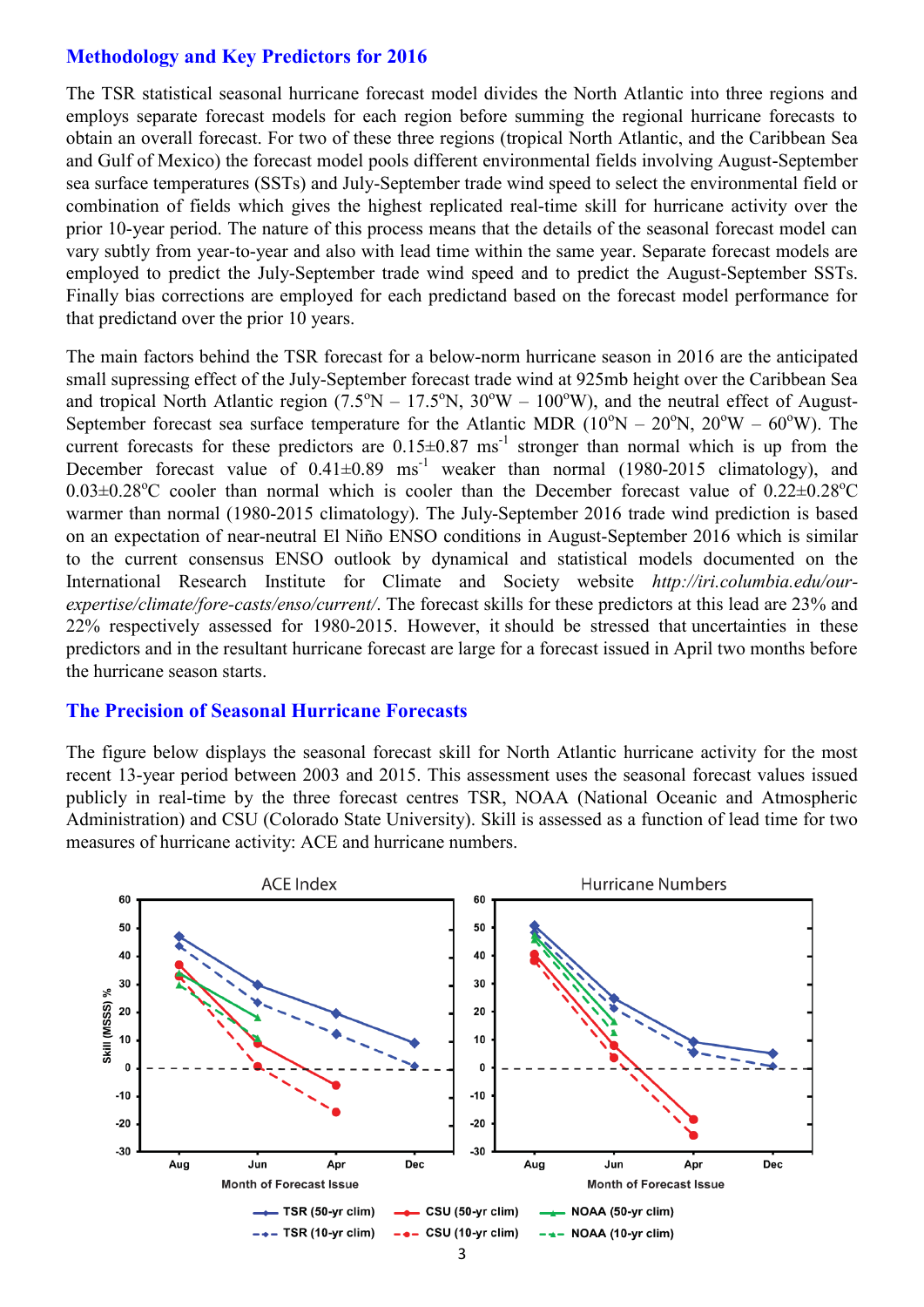Forecast precision is assessed using the Mean Square Skill Score (MSSS) which is the percentage improvement in mean square error over a climatology forecast. Positive skill indicates that the model performs better than climatology, while a negative skill indicates that it performs worse than climatology. Two different climatologies are used: a fixed 50-year (1951-2000) climatology and a running prior 10 year climate norm.

It should be noted that NOAA does not issue seasonal hurricane outlooks before late May and that CSU stopped providing quantitative extended-range hurricane outlooks from the prior December in 2011. It is clear from the figure that there is little skill in forecasting the upcoming number of hurricanes from the previous December. Skill climbs slowly as the hurricane season approaches with moderate-to-good skill levels being achieved from early August.

TSR was the best performing statistical seasonal forecast model in predicting ACE and hurricane numbers at all lead times for 2003-2015.

#### **Further Information and Next Forecast**

Further information about TSR forecasts and verifications may be obtained from the TSR web site *http://www.tropicalstormrisk.com*. The next TSR forecast update for the 2016 Atlantic hurricane season will be a pre-season forecast issued on the  $27<sup>th</sup>$  May 2016.

#### **Appendix – Predictions from Previous Months**

#### **1. Atlantic ACE Index and System Numbers**

| <b>Atlantic ACE Index and System Numbers 2016</b> |             |                     |                                    |             |                       |  |  |
|---------------------------------------------------|-------------|---------------------|------------------------------------|-------------|-----------------------|--|--|
|                                                   |             | <b>ACE</b><br>Index | Named<br>Tropical<br><b>Storms</b> | Hurricanes  | Intense<br>Hurricanes |  |  |
| Average Number (1950-2015)                        |             | 101                 | 11                                 |             |                       |  |  |
| Average Number (2006-2015)                        |             | 94                  | 14                                 | 6           |                       |  |  |
| <b>TSR Forecasts</b>                              | 5 Apr 2016  | $80 (\pm 57)$       | 12 $(±4)$                          | $6(\pm 3)$  | $2 (+2)$              |  |  |
|                                                   | 16 Dec 2015 | 79 $(\pm 57)$       | 13 (±5)                            | 5 $(\pm 3)$ | $2 (+2)$              |  |  |

#### **2. MDR, Caribbean Sea and Gulf of Mexico ACE Index and Numbers**

| MDR, Caribbean Sea and Gulf of Mexico ACE Index and Numbers 2016 |            |                     |                                    |             |                       |  |  |
|------------------------------------------------------------------|------------|---------------------|------------------------------------|-------------|-----------------------|--|--|
|                                                                  |            | <b>ACE</b><br>Index | Named<br>Tropical<br><b>Storms</b> | Hurricanes  | Intense<br>Hurricanes |  |  |
| Average Number (1950-2015)                                       |            | 79                  |                                    |             |                       |  |  |
| Average Number (2006-2015)                                       |            | 79                  | 10                                 |             |                       |  |  |
| <b>TSR Forecast</b>                                              | 5 Apr 2016 | 65 $(\pm 53)$       | $8 (+3)$                           | 4 $(\pm 2)$ | $2 (+2)$              |  |  |